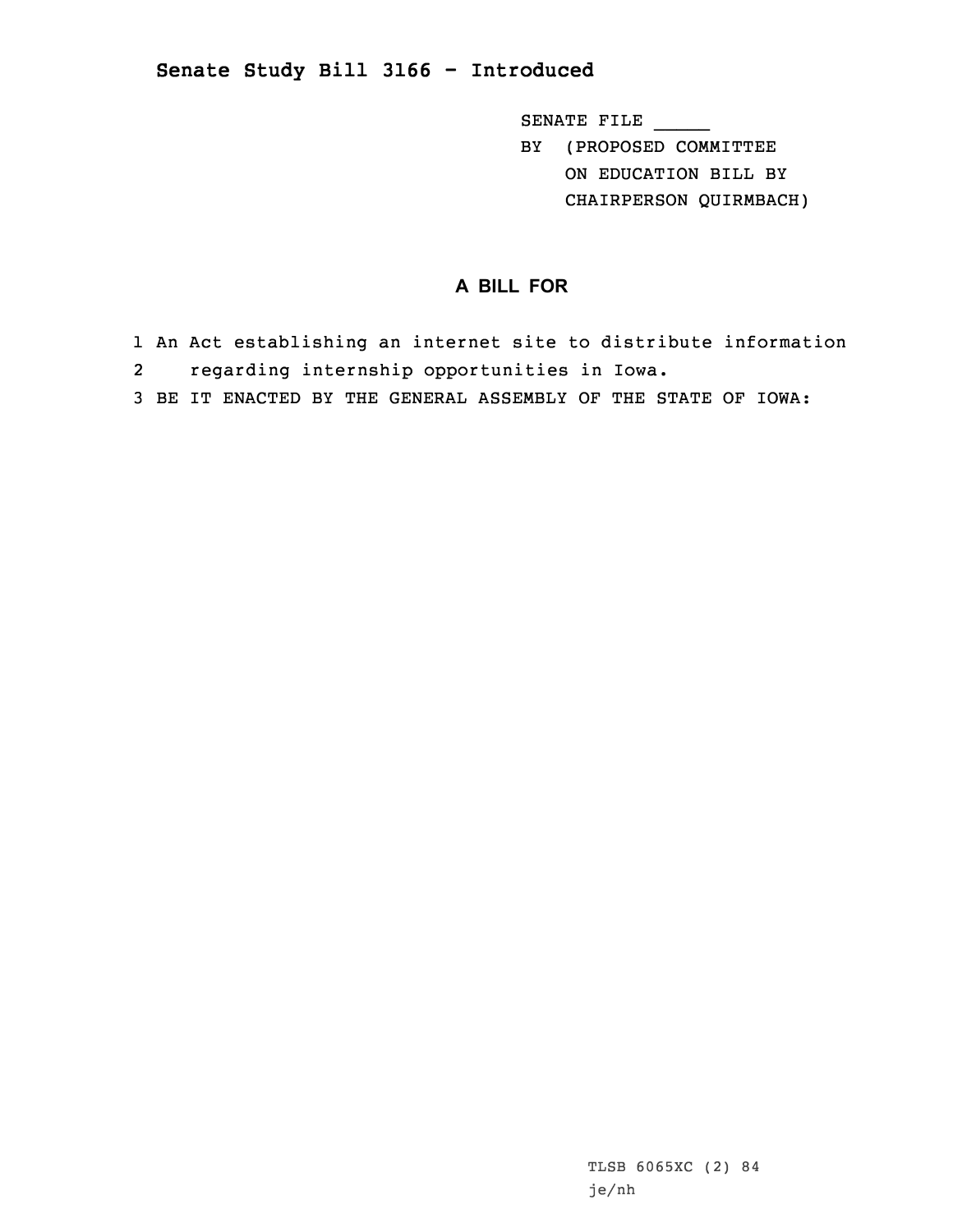1 Section 1. NEW SECTION. **261.130 Iowa internship connection.** 2 1. By January 1, 2013, the commission shall establish an internet site for the purpose of distributing information regarding internship opportunities available in Iowa. The internet site shall be known as the Iowa internship connection. 2. The internet site shall include means for students attending accredited public and nonpublic high schools, regents institutions, community colleges, and accredited private institutions as defined in section 261.9, and Iowa residents attending postsecondary educational institutions outside of Iowa, to obtain information about and seek internship opportunities in Iowa. The internet site shall include means for <sup>a</sup> student to post contact information, interests, and qualifications for internship opportunities. 3. The internet site shall include means for private

 businesses, state and local government agencies, and nonprofit organizations to post information about internship opportunities and to seek applicants for internship opportunities. The internet site shall include <sup>a</sup> searchable database of such information.

21

## EXPLANATION

22 This bill directs the college student aid commission to establish by January 1, 2013, an internet site for the purpose of distributing information regarding internship opportunities available in Iowa. The internet site shall be known as the Iowa internship connection.

 The bill provides that the internet site shall include means for students attending accredited public and nonpublic high schools, regents institutions, community colleges, and accredited private institutions, and Iowa residents attending postsecondary educational institutions outside of Iowa, to obtain information about and seek internship opportunities in Iowa. The bill provides that the internet site shall also include means for <sup>a</sup> student to post contact information, interests, and qualifications for internship opportunities.

-1-

LSB 6065XC (2) 84 je/nh 1/2